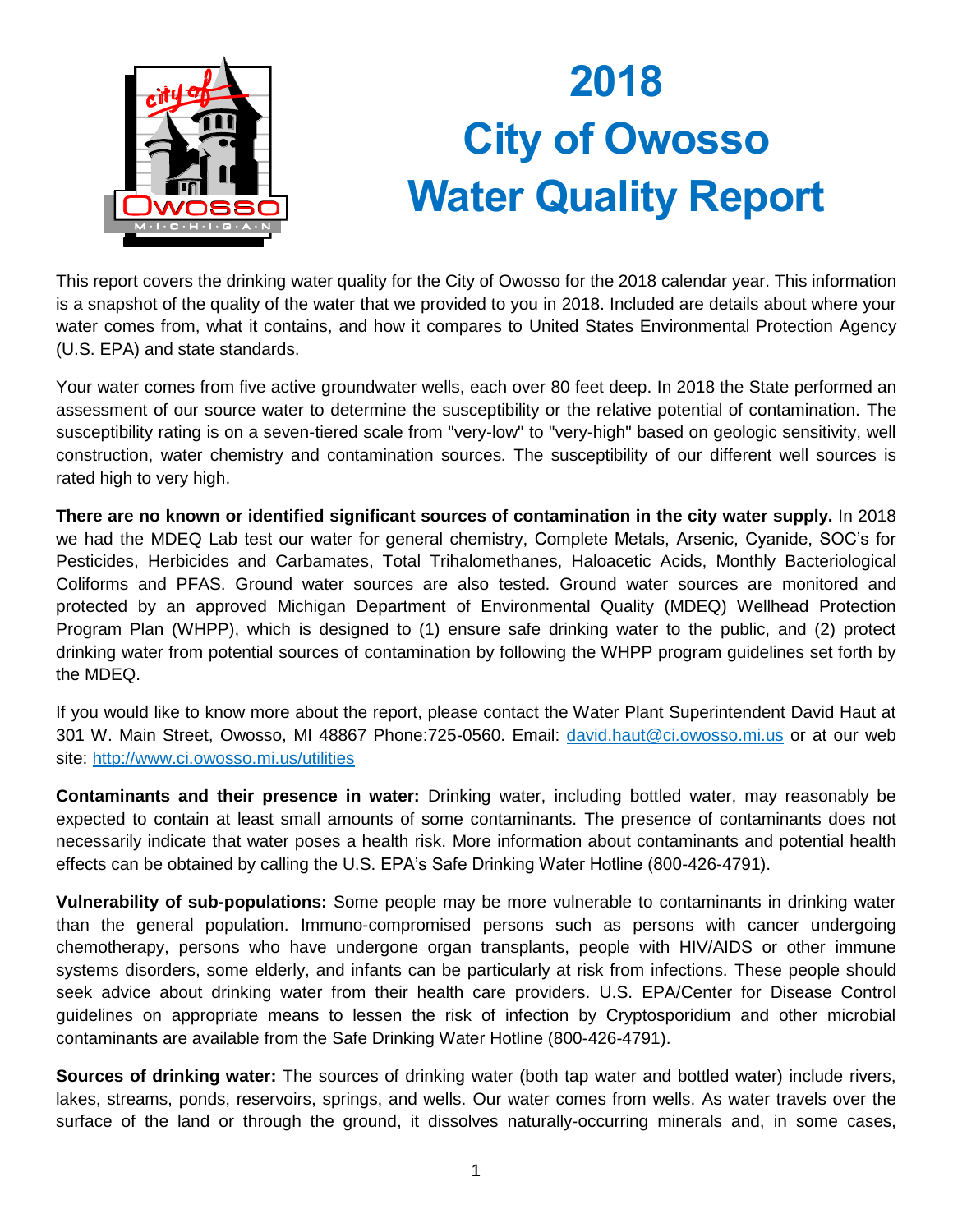radioactive material, and can pick up substances resulting from the presence of animals or from human activity.

## **Contaminants that may be present in source water include:**

- **Microbial contaminants***,* such as viruses and bacteria, which may come from sewage treatment plants, septic systems, agricultural livestock operations and wildlife.
- **Inorganic contaminants***,* such as salts and metals, which can be naturally-occurring or result from urban stormwater runoff, industrial or domestic wastewater discharges, oil and gas production, mining or farming.
- **Pesticides and herbicides***,* which may come from a variety of sources such as agriculture and residential uses.
- **Radioactive contaminants***,* which can be naturally occurring or be the result of oil and gas production and mining activities.
- **Organic chemical contaminants***,* including synthetic and volatile organic chemicals, which are byproducts of industrial processes and petroleum production, and can also come from gas stations, urban stormwater runoff, and septic systems.



In order to ensure that tap water is safe to drink, the U.S. EPA prescribes regulations that limit the levels of certain contaminants in water provided by public water systems. Federal Food and Drug Administration regulations establish limits for contaminants in bottled water which provide the same protection for public health.

## Water Quality Data

The table below lists all the drinking water contaminants that we detected during the 2018 calendar year. The presence of these contaminants in the water does not necessarily indicate that the water poses a health risk. Unless otherwise noted, the data presented in this table is from testing done January 1 through December 31, 2018. The State allows us to monitor for certain contaminants less than once per year because the concentrations of these contaminants are not expected to vary significantly from year to year. All the data is representative of the water quality, but some are more than one year old.

Terms and abbreviations used below:

- Maximum Contaminant Level Goal (MCLG): The level of a contaminant in drinking water below which there is no known or expected risk to health. MCLGs allow for a margin of safety.
- Maximum Contaminant Level (MCL): The highest level of a contaminant that is allowed in drinking water. MCLs are set as close to the MCLGs as feasible using the best available treatment technology.
- Maximum Residual Disinfectant Level (MRDL): The highest level of a disinfectant allowed in drinking water. There is convincing evidence that addition of a disinfectant is necessary for control of microbial contaminants.
- Maximum Residual Disinfectant Level Goal (MRDLG): The level of a drinking water disinfectant below which there is no known or

expected risk to health. MRDLGs do not reflect the benefits of the use of disinfectants to control microbial contaminants.

- N/A: Not applicable
- ND: not detectable at testing limit
- ppb: parts per billion or micrograms per liter
- ppm: parts per million or milligrams per liter
- pCi/l: picocuries per liter (a measure of radioactivity).
- Action Level (AL): The concentration of a contaminant which, if exceeded, triggers treatment or other requirements that a water system must follow.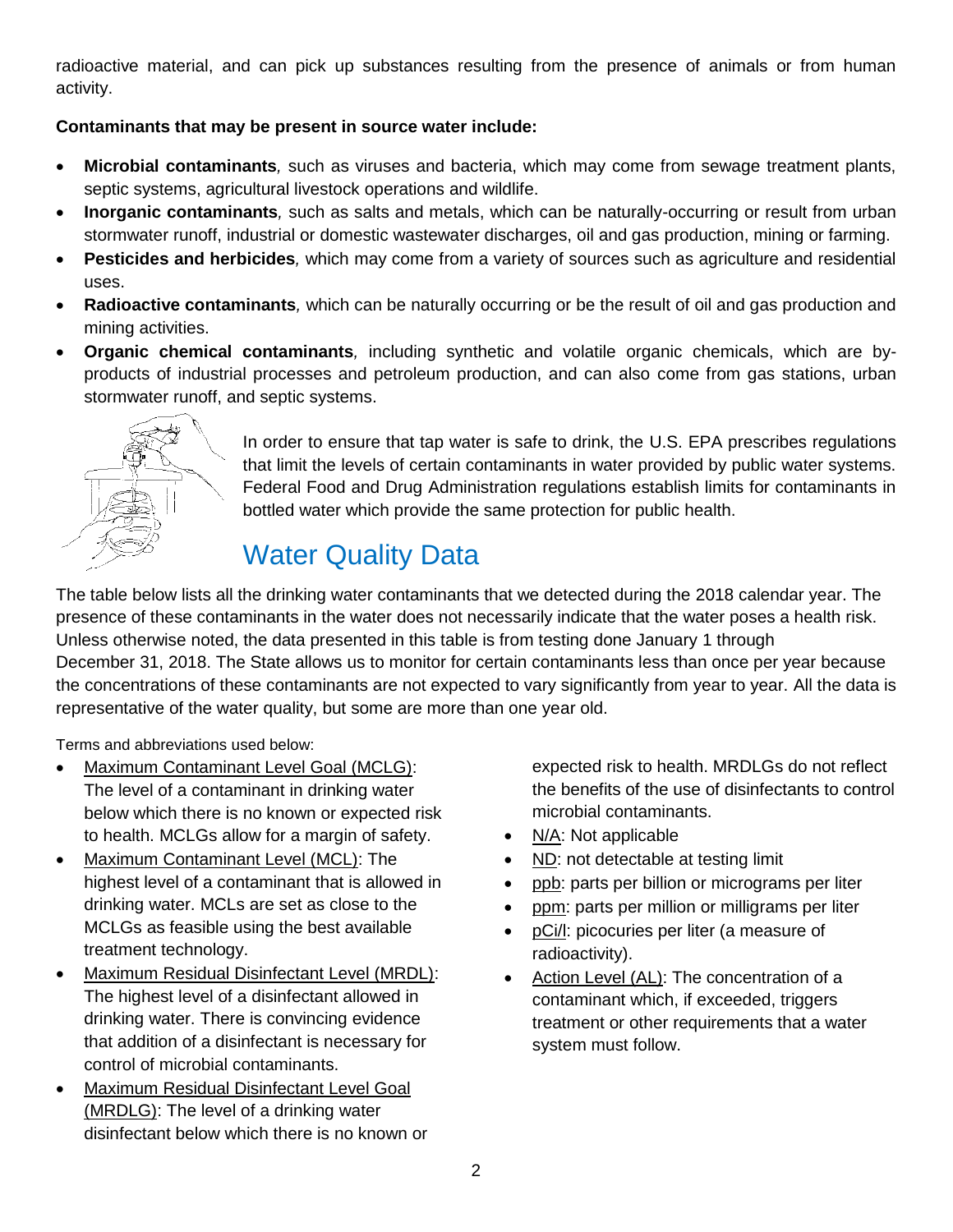## *Monitoring Data for Regulated Contaminants*

| Regulated<br>Contaminant                        | <b>MCL</b>             | <b>MCLG</b>    | Level<br><b>Detected</b> | Range                          | Year<br><b>Sampled</b> | <b>Violation</b><br>Yes / No                 | <b>Typical Source of Contaminant</b>                                                            |
|-------------------------------------------------|------------------------|----------------|--------------------------|--------------------------------|------------------------|----------------------------------------------|-------------------------------------------------------------------------------------------------|
| Chromium<br>(ppb)                               | 100                    | 100            | 0.62                     | $0.48$ to<br>0.62              | 2014                   | <b>No</b>                                    | Discharge from steel and pulp mills;<br>Erosion of natural deposits                             |
| Barium (ppm)                                    | 2                      | $\overline{2}$ | 0.01                     | 0.01                           | 8/2018                 | <b>No</b>                                    | Discharge from oil drilling wastes and<br>from metal refineries; erosion of natural<br>deposits |
| Fluoride<br>(ppm)                               | 4                      | 4              | 0.47                     | $0.37$ to<br>0.47              | 5/2018                 | <b>No</b>                                    | Erosion of natural deposits. Discharge<br>from fertilizer and aluminum factories.               |
| <b>HAA5 Haloacetic</b><br>Acids (ppb)           | 60                     | N/A            | 4                        | $0.0$ to $4.0$                 | 8/2018                 | No                                           | Byproduct of drinking water disinfection                                                        |
| <b>TTHM - Total</b><br>Trihalomethanes<br>(ppb) | 80                     | N/A            | 57                       | 5.4 to 57                      | 8/2018                 | <b>No</b>                                    | Byproduct of drinking water disinfection                                                        |
| Chlorine*                                       | <b>MRDL</b>            | <b>MRDLG</b>   | 0.32                     | $0.31$ to                      | 2018                   | <b>No</b>                                    | Water additive used to control microbes                                                         |
| (ppm)                                           | 4                      | 4              |                          | 0.33                           |                        |                                              |                                                                                                 |
| Radioactive<br>Contaminant                      | <b>MCL</b>             | <b>MCLG</b>    | Level<br><b>Detected</b> | Range                          | Year<br><b>Sampled</b> | <b>Violation</b><br>Yes / No                 | <b>Typical Source of Contaminant</b>                                                            |
| Alpha emitters<br>(pCi/L)                       | 15                     | 0              | 1.5                      | N/A                            | 2014                   | No                                           | Erosion of natural deposits                                                                     |
| <b>Combined Radium</b><br>pCi/L (T)             | 5                      | 0              | 0.4                      | N/A                            | 8/2016                 | <b>No</b>                                    | Erosion of natural deposits                                                                     |
| <b>Contaminant</b><br><b>Subject to AL</b>      | <b>Action</b><br>Level | <b>MCLG</b>    |                          | 90% of Samples<br>< This Level | Year<br><b>Sampled</b> | # of<br><b>Samples</b><br>Above<br><b>AL</b> | <b>Typical Source of Contaminant</b>                                                            |
| Lead ( $ppb$ ) **                               | 15                     | 0              |                          | 6                              | 2017                   | 0                                            | Corrosion of household plumbing<br>systems; Erosion of natural deposits                         |

*Additional Monitoring* - Unregulated contaminants are those for which the U.S. EPA has not established drinking water standards. Monitoring helps the U.S. EPA determine where certain contaminants occur and whether regulation of those contaminants is needed.

| <b>Special Monitoring and</b><br><b>Unregulated Contaminant</b><br>$***$ | <b>Level Detected</b>                   | Year<br><b>Sampled</b> | <b>Comments</b>                                                                         |
|--------------------------------------------------------------------------|-----------------------------------------|------------------------|-----------------------------------------------------------------------------------------|
| Sodium (ppm)                                                             | 33                                      | 5/2018                 | Typical source is erosion of natural deposits                                           |
| Chloride (ppm)                                                           | 65                                      | 5/2018                 | Naturally occurring or indicative of road salt contamination.                           |
| Sulfate (ppm)                                                            | 92                                      | 5/2018                 | Naturally occurring.                                                                    |
| <b>Special Monitoring and</b><br><b>Unregulated Contaminant</b><br>***   | <b>Average Level</b><br><b>Detected</b> | Year<br><b>Sampled</b> | <b>Comments</b>                                                                         |
| 1,4-dioxane (ppb)                                                        | 0.088                                   | 2014                   | This is used as a solvent and solvent stabilizer in various<br>manufacturing processes. |
| chlorate (ppb)                                                           | 196                                     | 2014                   | This is present with sodium hypochlorite used for disinfection.                         |
| chromium-6 (hexavalent chromium)<br>(ppb)                                | 0.42                                    | 2014                   | Naturally occurring element, used in making steel and other alloys.                     |
| strontium (ppb)                                                          | 236.75                                  | 2014                   | Naturally occurring element.                                                            |

\* Chlorine was calculated using the running annual average.

\*\* 90 percent of the samples collected were at or below the level reported for our water.

\*\*\* Unregulated contaminants are those for which EPA has not established drinking water standards. Monitoring helps EPA to determine where certain contaminants occur and whether it needs to regulate those contaminants.

**Information about lead:** If present, elevated levels of lead can cause serious health problems, especially for pregnant women and young children. Lead in drinking water is primarily from materials and components associated with service lines and home plumbing. The City of Owosso is responsible for providing high quality drinking water but cannot control the variety of materials used in plumbing components. When your water has